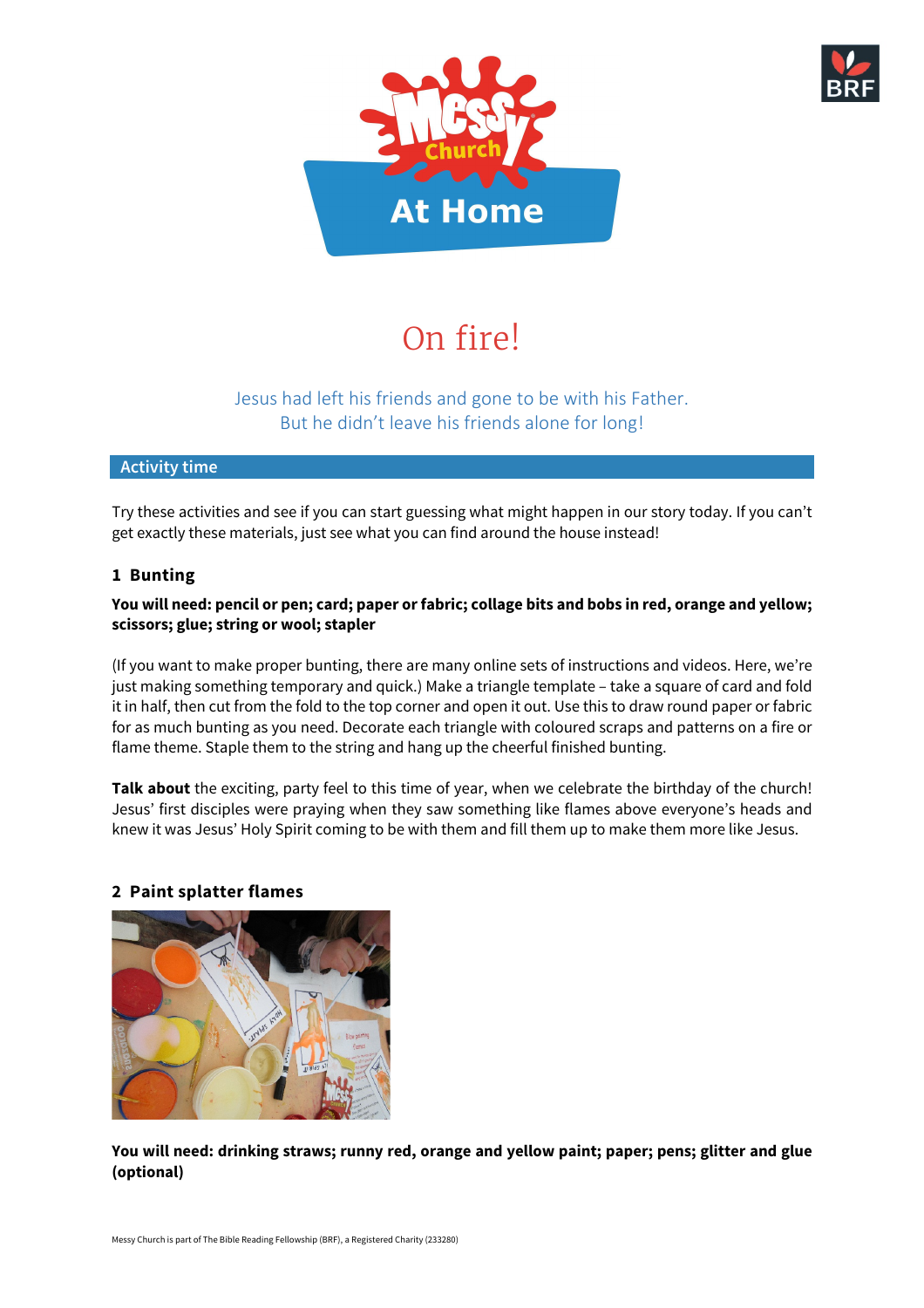Draw a person's head at the bottom of the paper. Then put a teaspoon of runny paint above the head and blow through the straw so the paint splatters up the paper and makes a flame shape. Add a dollop of a different colour and blow again until your wildfire looks very cool. Add glitter if you want to.

**Talk about** the first Christians seeing the Holy Spirit of Jesus come to them as 'something like flames' resting on each other's heads, and hearing the sound of a mighty wind in the room where they were praying. What noise did your breath make as you blew down the straw? What do you think God's breath sounds like?

#### **3 Peace be with you**



#### **You will need: the words and actions for 'hello' and 'peace' in different languages (from**  [ideas.brf.org.uk/speaking-tongues](https://ideas.brf.org.uk/speaking-tongues)**); paper; coloured pens**

If you have enough people to divide into two teams, see how many of these words and actions you can learn in five minutes, then 'test' the other team and see which team can remember most. Turn the words for peace into a piece of art shaped like a dove – another symbol for the Holy Spirit.

**Talk about** how amazing it must have been on that first day when the Holy Spirit came, to be able to speak and understand other languages! It have brought people together in a new and different way.

#### **Celebration**

This is adapted from [ideas.brf.org.uk/power-high](https://ideas.brf.org.uk/power-high).

You could listen to the Taize chant [Veni, Sancte Spiritus](https://www.youtube.com/watch?v=WmxXwAgkhWQ) (Come, Holy Spirit) while you gather together. It's very peaceful.

Give everybody pens or crayons. Sketch out a piece of paper with a wide border and five circles on. Give each circle a title: Harvest, God's Law, Wind, Fire and Words. It should look a bit like this:

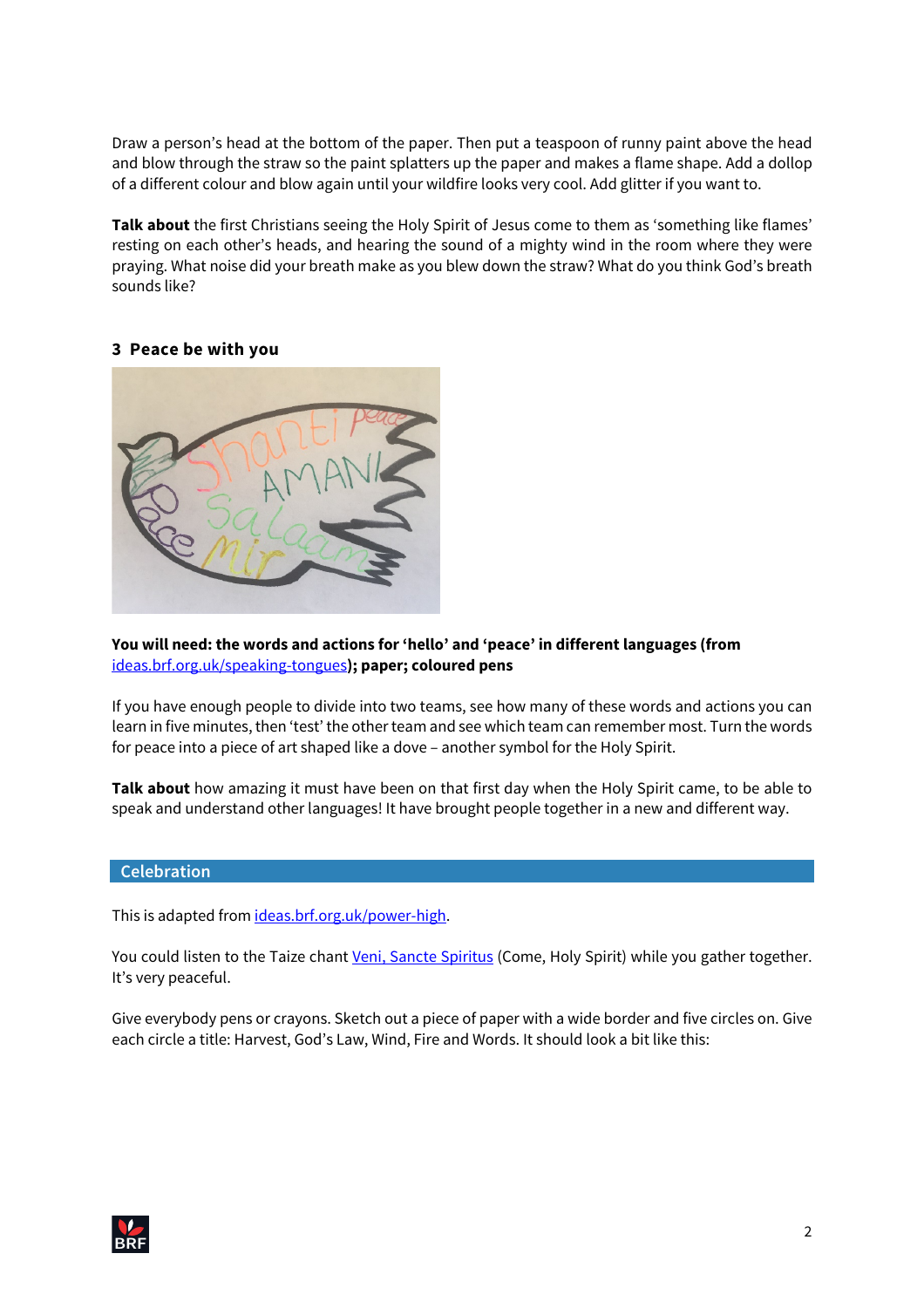

Tell the story of Pentecost [\(Acts 2:1–13\)](https://www.biblegateway.com/passage/?search=acts+2%3A1-13&version=NIVUK) as follows, inviting everyone to add drawings and patterns to the paper as the story progresses.

It was the Festival of Shavuot or Pentecost, the festival when Jews would come from all over the world to Jerusalem to celebrate together. *(Inside the border around the edge of the sheet of paper, draw adults and children of all races and colours smiling and running in towards the centre.)*

What were they celebrating? It was the harvest festival – the time they would bring offerings of the first fruit of the crops to God and decorate the houses with flowers, very much like we do in church in the autumn. *(In the Harvest circle, draw as many sorts of fruits and vegetables and grain as your group can think of.)*

Shavuot was also the festival to celebrate the time God gave Moses the law – the ten commandments. Can you remember them? *(In the 'God's Law' circle, write as many of the ten commandments as you can remember and check out the rest in [Exodus 20.](https://www.biblegateway.com/passage/?search=exodus+20&version=CEV))*

On this particular Shavuot or Pentecost festival, the one after Jesus had died and come back to life and gone to be with God, his disciples were together in a house in Jerusalem. Suddenly, there was a noise like a strong wind from heaven and it filled the whole house. *(Fill the wind circle with swirls of colour for the wind.)*

As well as the wind, something like flames of fire separated and came to rest on each person there. *(Fill the fire circle with flames.)*

They were filled with the Holy Spirit and began to speak in different languages. People who heard them were amazed to hear them speaking every one of their own languages. *(Fill the words circle with as many foreign words as you know. [This page](https://ideas.brf.org.uk/praying-world) has some words for praising God if you get stuck.)*

Peter, filled with the Holy Spirit, told the crowds who Jesus was, and about 3,000 people started to believe in Jesus that very day. *(This might be enough for your household, so just move on to the prayer, but if you want to talk more about the story, keep going.)*

Use the pictures on your sheet of paper to help the group make connections across the Bible.

How can we move in and out of these five circles?